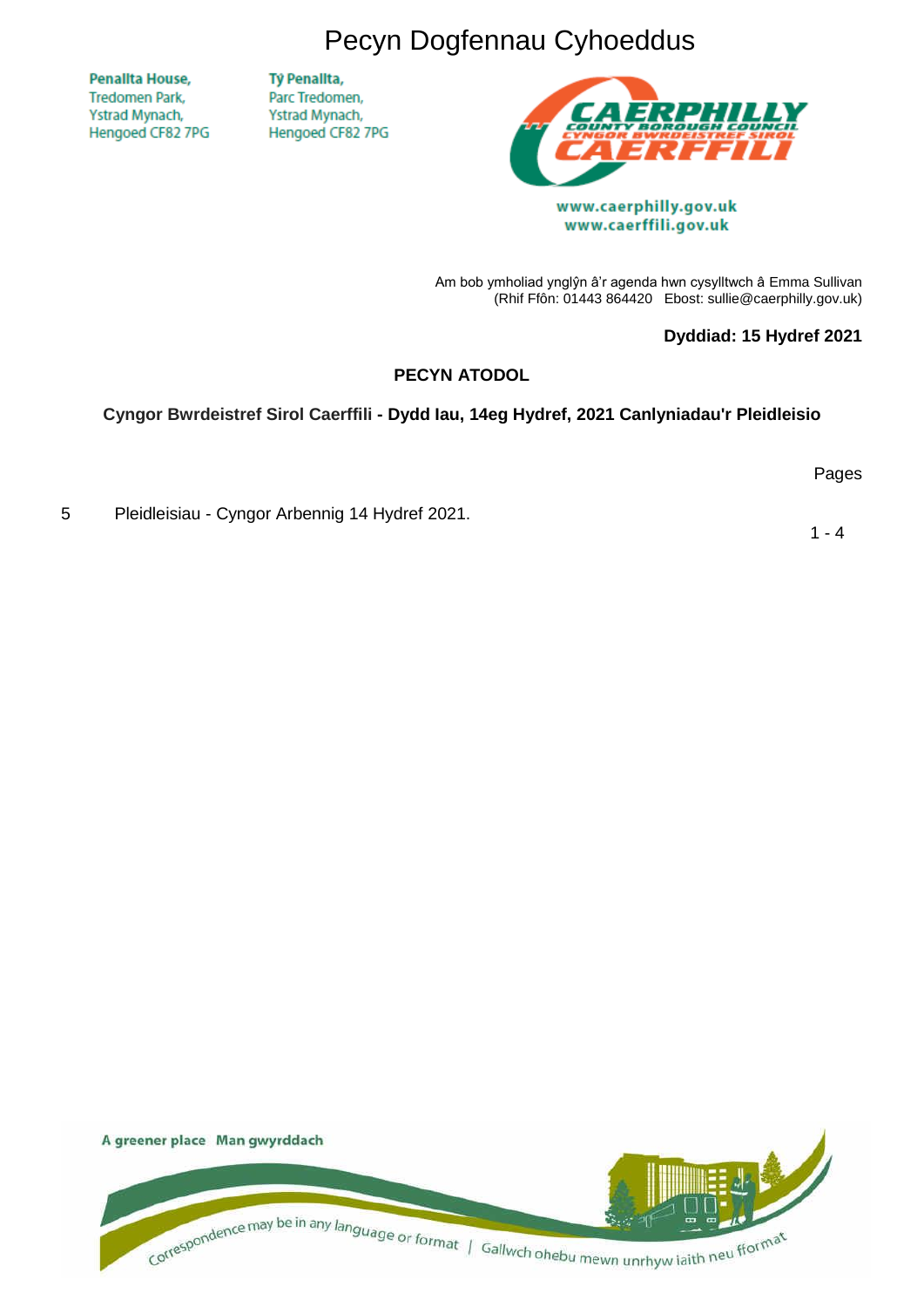Gadewir y dudalen hon yn wag yn fwriadol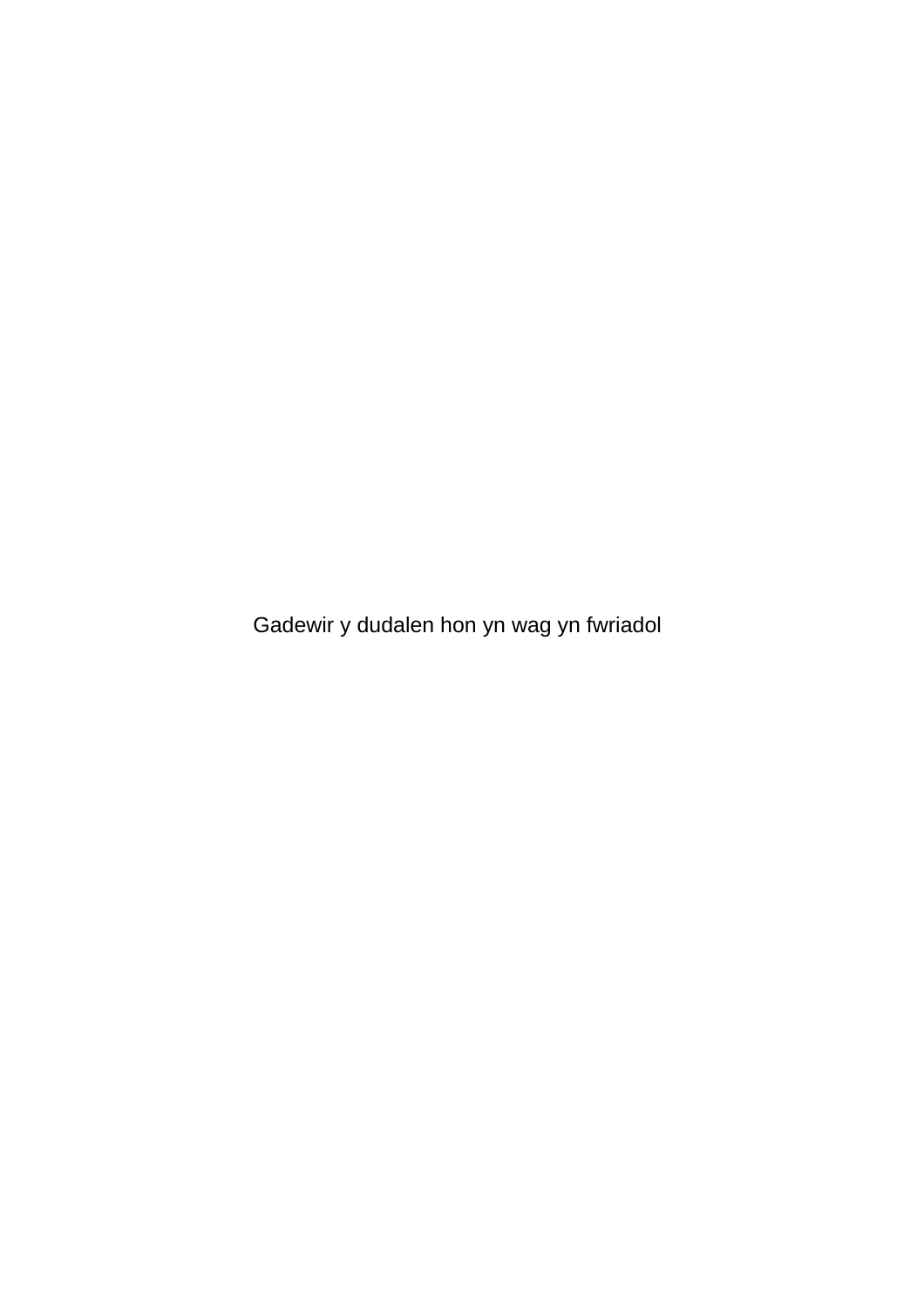## **SPECIAL COUNCIL – 14 TH OCTOBER 2021**

# **VOTING RESULTS**

|                                                              | Eitem Ar Yr Agenda 5                                                                      |  |  |  |  |  |  |  |
|--------------------------------------------------------------|-------------------------------------------------------------------------------------------|--|--|--|--|--|--|--|
| SPECIAL COUNCIL - 14TH OCTOBER 2021<br><b>VOTING RESULTS</b> |                                                                                           |  |  |  |  |  |  |  |
|                                                              |                                                                                           |  |  |  |  |  |  |  |
| Number                                                       | Financial Statements for 2020/21.                                                         |  |  |  |  |  |  |  |
| $\mathfrak{S}$                                               | 41 Votes Cast by Microsoft Forms<br>3 Votes Cast Verbally                                 |  |  |  |  |  |  |  |
| the meeting.                                                 | There may be circumstances where the numbers of votes cast on each vote may differ during |  |  |  |  |  |  |  |
|                                                              |                                                                                           |  |  |  |  |  |  |  |
|                                                              |                                                                                           |  |  |  |  |  |  |  |
|                                                              |                                                                                           |  |  |  |  |  |  |  |
|                                                              |                                                                                           |  |  |  |  |  |  |  |
|                                                              |                                                                                           |  |  |  |  |  |  |  |
|                                                              |                                                                                           |  |  |  |  |  |  |  |
|                                                              |                                                                                           |  |  |  |  |  |  |  |
|                                                              |                                                                                           |  |  |  |  |  |  |  |
|                                                              | Page 1                                                                                    |  |  |  |  |  |  |  |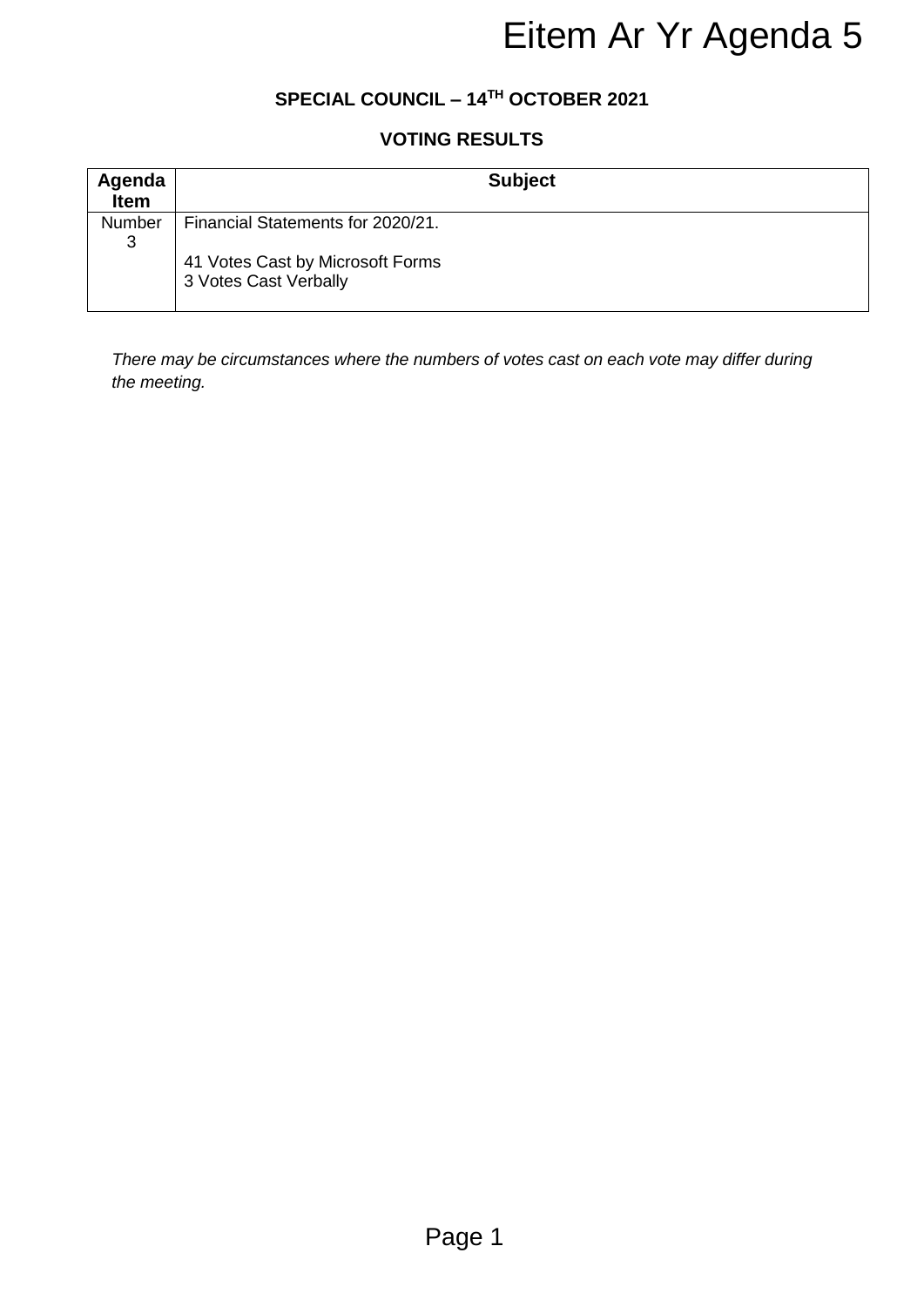Gadewir y dudalen hon yn wag yn fwriadol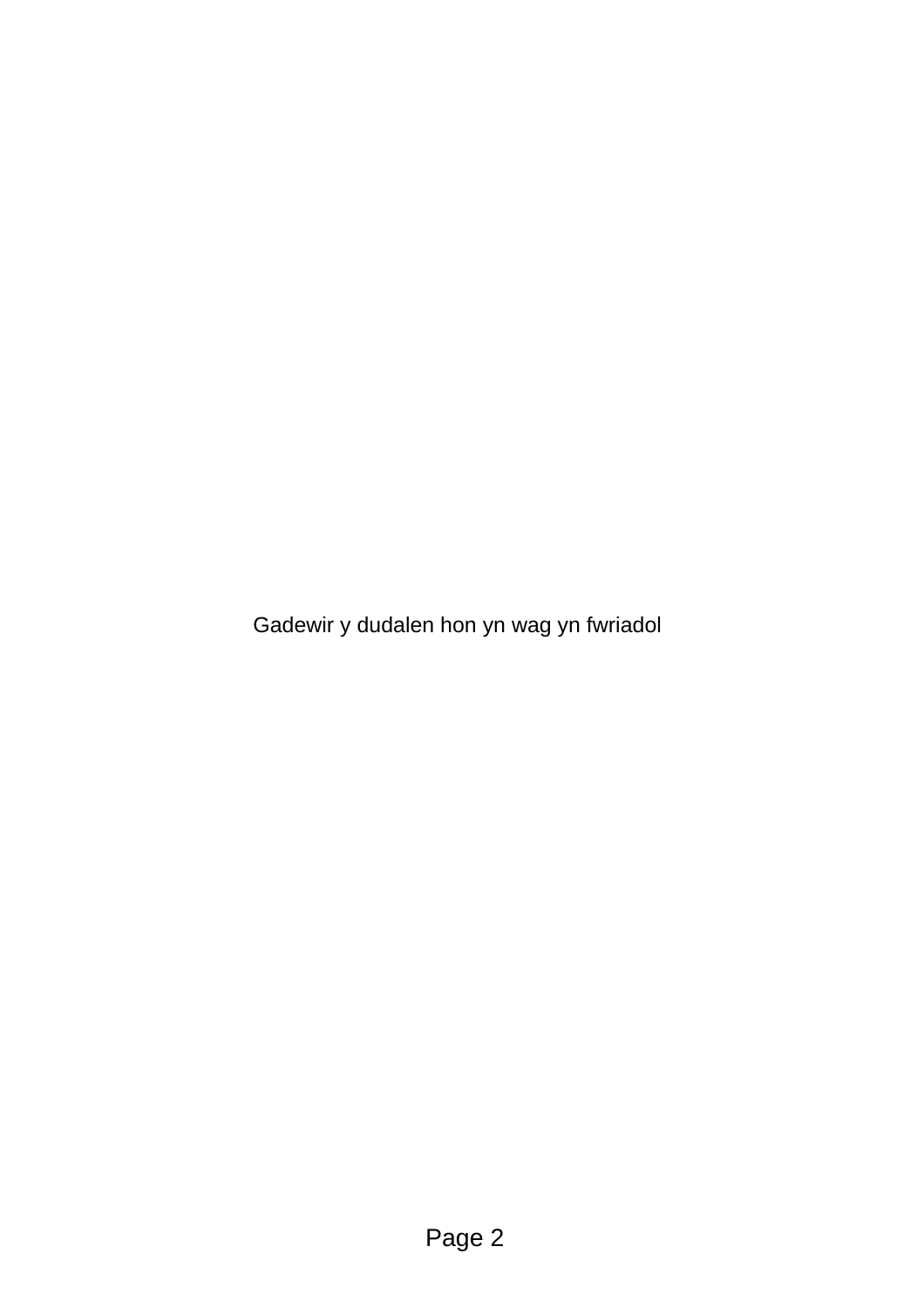|    |                |                   |                        |                                                          |                        | Agenda Item No. 3-          |
|----|----------------|-------------------|------------------------|----------------------------------------------------------|------------------------|-----------------------------|
|    |                |                   |                        |                                                          |                        | <b>Financial Statements</b> |
| ID |                | <b>Start time</b> | <b>Completion time</b> | <b>Email</b>                                             | <b>Name</b>            | for 2020/21                 |
|    | 1              | 10/14/21 17:14:31 |                        | 10/14/21 17:14:34 ADAMSM3@caerphilly.gov.uk              | Mike Adams             | For                         |
|    | $\overline{2}$ | 10/14/21 17:14:31 |                        | 10/14/21 17:14:35 MARSDP@caerphilly.gov.uk               | Philippa Marsden       | For                         |
|    | 3              | 10/14/21 17:14:31 |                        | 10/14/21 17:14:35 DAVIEDT@caerphilly.gov.uk              | <b>D.T Davies</b>      | For                         |
|    | 4              | 10/14/21 17:14:30 |                        | 10/14/21 17:14:35 WHITIR@caerphilly.gov.uk               | <b>Ross Whiting</b>    | For                         |
|    | 5              | 10/14/21 17:14:31 |                        | 10/14/21 17:14:35 kirbyg@caerphilly.gov.uk               | Gez Kirby              | For                         |
|    | 6              | 10/14/21 17:14:31 |                        | 10/14/21 17:14:36 WHITCA@caerphilly.gov.uk               | Andrew Whitcombe       | For                         |
|    | $\overline{7}$ | 10/14/21 17:14:30 |                        | 10/14/21 17:14:36 DIXN1@caerphilly.gov.uk                | Cllr. Nigel Dix        | For                         |
|    | $\bf 8$        | 10/14/21 17:14:31 |                        | 10/14/21 17:14:36 saralr@caerphilly.gov.uk               | <b>Royston Saralis</b> | For                         |
|    | 9              | 10/14/21 17:14:30 |                        | 10/14/21 17:14:36 EVANSM6@caerphilly.gov.uk              | <b>Mark Evans</b>      | For                         |
|    | 10             | 10/14/21 17:14:32 |                        | 10/14/21 17:14:37 GEORGN@caerphilly.gov.uk               | Nigel George           | For                         |
|    | 11             | 10/14/21 17:14:33 |                        | 10/14/21 17:14:37 manncp@caerphilly.gov.uk               | Colin Mann             | For                         |
|    | 12             | 10/14/21 17:14:30 |                        | 10/14/21 17:14:38 COOKS3@caerphilly.gov.uk               | Shayne Cook            | For                         |
|    | 13             | 10/14/21 17:14:33 |                        | 10/14/21 17:14:38 MILESB@caerphilly.gov.uk               | <b>Brenda Miles</b>    | For                         |
|    | 14             | 10/14/21 17:14:31 |                        | 10/14/21 17:14:38 ELSBUC@caerphilly.gov.uk               | Colin Elsbury          | For                         |
|    | 15             | 10/14/21 17:14:34 |                        | 10/14/21 17:14:38 GAIRA@caerphilly.gov.uk                | Ann Gair               | For                         |
|    | 16             | 10/14/21 17:14:32 |                        | 10/14/21 17:14:38 ZAPLAB@caerphilly.gov.uk               | Ben Zaplatynski        | For                         |
|    | 17             | 10/14/21 17:14:31 |                        | 10/14/21 17:14:38 pritcj@caerphilly.gov.uk               | James Pritchard        | For                         |
|    | 18             | 10/14/21 17:14:32 |                        | 10/14/21 17:14:39 STENNE@caerphilly.gov.uk               | <b>Eluned Stenner</b>  | For                         |
|    | 19             | 10/14/21 17:14:33 |                        | 10/14/21 17:14:39 HIGGSA@caerphilly.gov.uk               | Alan Higgs             | For                         |
|    | 20             | 10/14/21 17:14:33 |                        | 10/14/21 17:14:39 PREECD@caerphilly.gov.uk               | <b>Denver Preece</b>   | For                         |
|    | 21             | 10/14/21 17:14:32 |                        | 10/14/21 17:14:40 COLLIAG@caerphilly.gov.uk              | Alan Cllr. Collis      | For                         |
|    | 22             | 10/14/21 17:14:35 |                        | 10/14/21 17:14:40 SIMMOG1@caerphilly.gov.uk              | <b>Graham Simmonds</b> | For                         |
|    | 23             | 10/14/21 17:14:33 |                        | 10/14/21 17:14:40 ETHERK1@caerphilly.gov.uk              | Cllr.Kevin Etheridge   | For                         |
|    | 24             | 10/14/21 17:14:33 |                        | 10/14/21 17:14:41 cusscj@caerphilly.gov.uk               | Carl Cuss              | For                         |
|    | 25             | 10/14/21 17:14:33 |                        | 10/14/21 17:14:42 HUSSEA@caerphilly.gov.uk               | <b>Adrian Hussey</b>   | For                         |
|    | 26             | 10/14/21 17:14:31 |                        | 10/14/21 17:14:43 ROBERJE@caerphilly.gov.uk              | John Roberts           | Abstain                     |
|    | 27             | 10/14/21 17:14:34 |                        | 10/14/21 17:14:43 THOMAC16@caerphilly.gov.uk Carl Thomas |                        | For                         |
|    | 28             | 10/14/21 17:14:31 |                        | 10/14/21 17:14:44 HARDIL@caerphilly.gov.uk               | <b>Lindsey Harding</b> | For                         |
|    | 29             | 10/14/21 17:14:44 |                        | 10/14/21 17:14:44 WHITTLG@caerphilly.gov.uk              | L.G Whittle            | For                         |
|    | 30             | 10/14/21 17:14:32 |                        | 10/14/21 17:14:44 ANGELA1@caerphilly.gov.uk              | Alan Angel             | For                         |